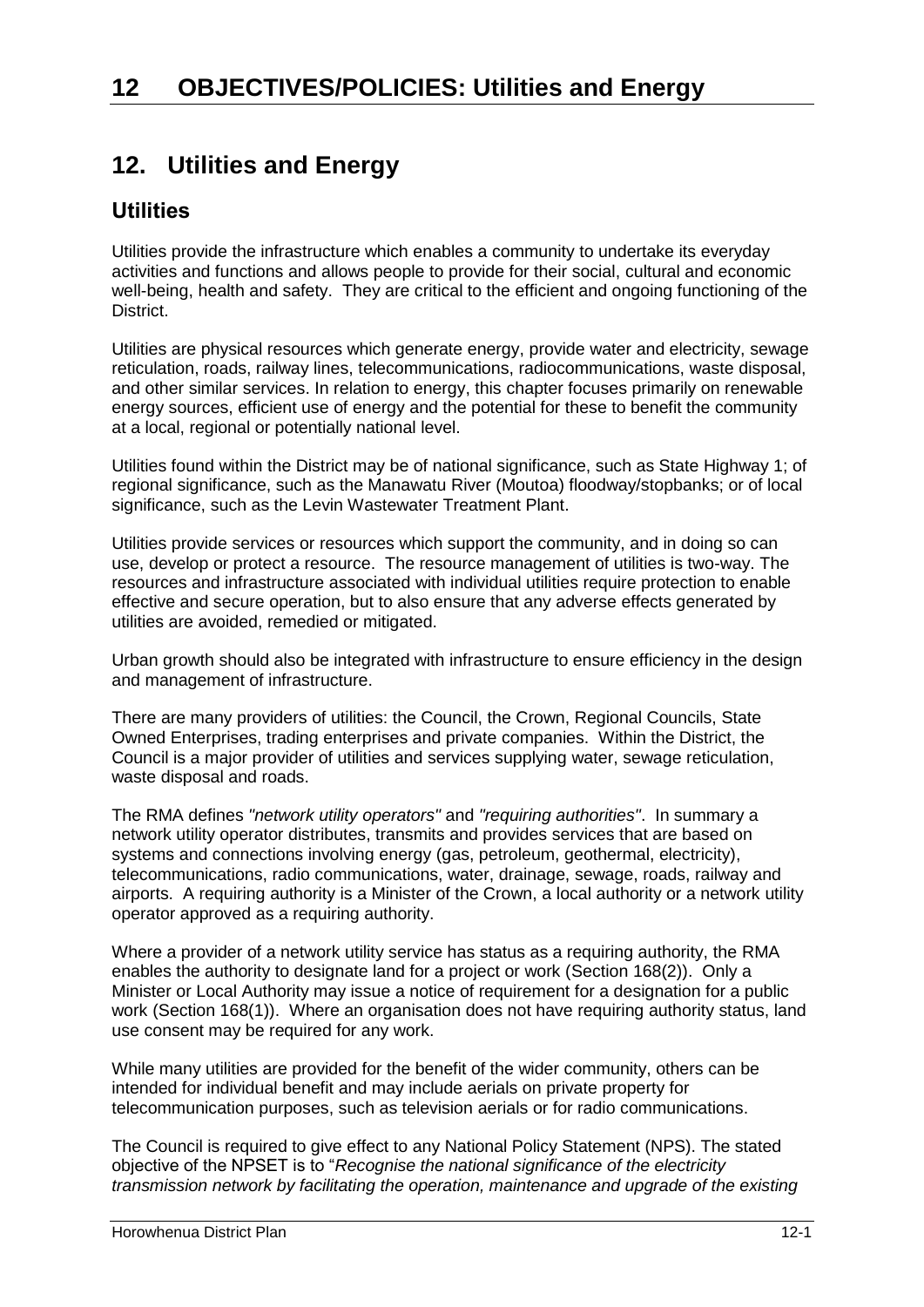*transmission network and the establishment of new transmission resources to meet the needs of present and future generations, while:* 

- *Managing the adverse environmental effects of the network; and*
- *Managing the adverse effects of other activities on the network.*

The issues associated with electricity transmission are significant at a national, regional and local level and the benefits of the network must be recognised and provided for. Within the District, there is the potential for the development of new high voltage electricity transmission."

It is recognised while network utilities can have national, regional and local benefits, they can also have adverse effects on surrounding land uses, many of which have been established long before the network utility. The sustainable management of natural and physical resources requires Council to achieve a balance between the effects of different land uses.

Issues, objectives and policies relating to roading networks are contained in Chapter 10: Land Transport.

# **Energy**

Under Section 7 of the RMA, Council must have particular regard to energy efficiency, climate change, and the benefits of the use and development of renewable energy. The Government has confirmed its commitment to increase the proportion of electricity generated from renewable sources in order to reduce New Zealand's greenhouse gas emissions and to achieve increasingly sustainable energy use.

The Council is also required to give effect to any National Policy Statement (NPS). The NPS on Renewable Electricity Generation came into force in 2011. The stated objective of the NPS is to "*recognise the national significance of renewable electricity generation activities by providing for the development, operation, maintenance and upgrading of new and existing renewable electricity generation activities, such that the proportion of New Zealand's electricity generated from renewable energy sources increases to a level that meets or exceeds the New Zealand Government's national target for renewable electricity generation*".

The RMA defines renewable energy as "*energy produced from solar, wind, hydro, geothermal, biomass, tidal, wave, and ocean current sources*". The potential environmental benefits of renewable electricity generation opportunities include reducing greenhouse gas emissions and providing energy generation from reversible technology, reducing dependency on imported energy resources (such as oil and coal), security of, and the diversification of, energy sources, as well as social and economic benefits.

The issues associated with renewable energy are significant at a national and local level. There is a national commitment to increase energy generation from renewable energy resources compared to non-renewables. This commitment recognises additional energy generation is required to satisfy future demand, beyond conservation and efficiency measures. Within the District, there is potential for renewable energy development, with wind generation the most likely.

The benefits and need for renewable energy is recognised through objectives, policies and methods (including rules) that provide for the development, maintenance, operation and upgrading of renewable energy activities. Particularly where the local environment is sensitive to the scale and nature of energy generation facilities, for example adverse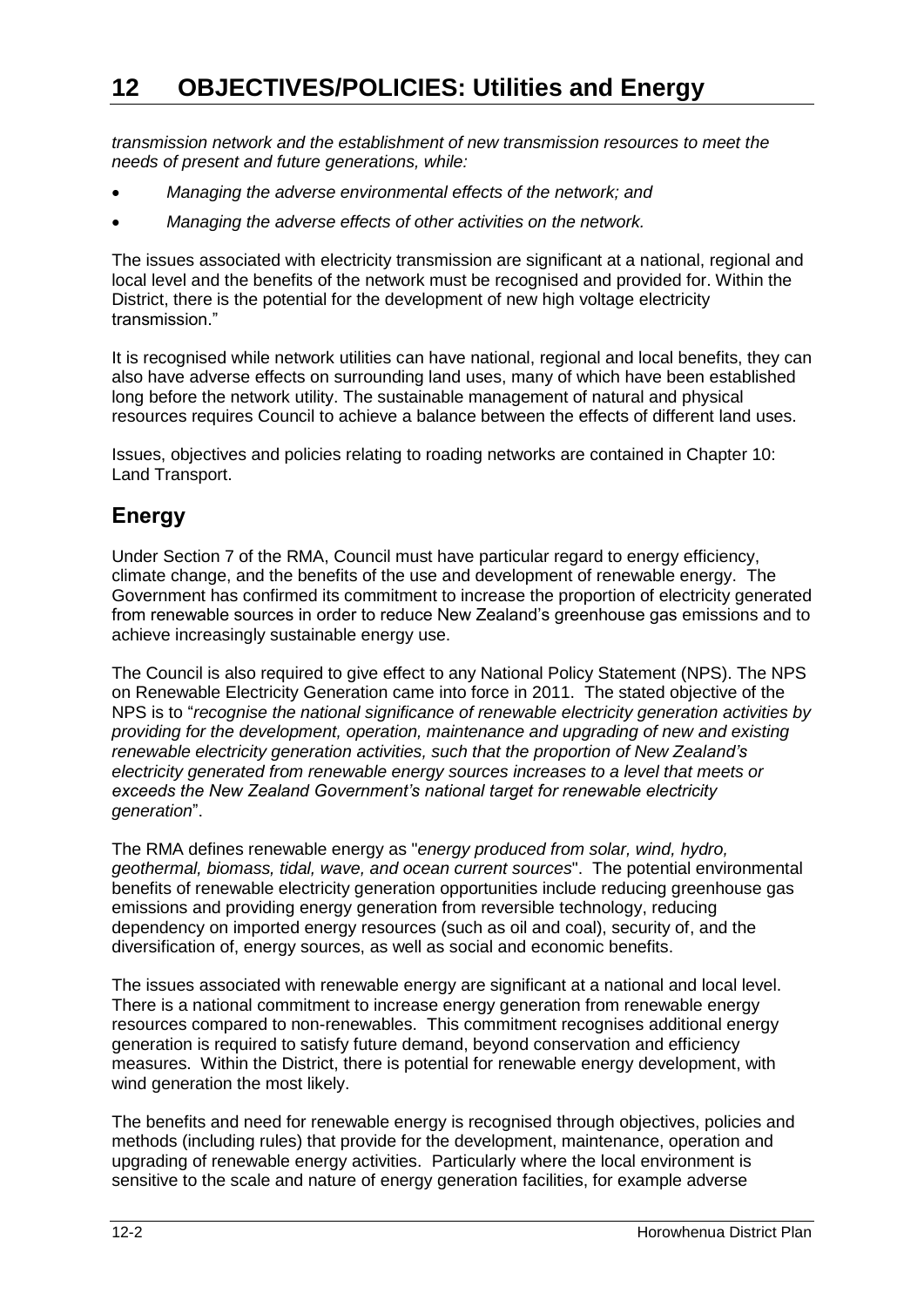ecological, cultural and heritage, landscape and visual effects have the potential to be significant.

## **ISSUE 12.1 NETWORK UTILITIES**

The maintenance and development of network utilities to enable the community to provide for its social and economic well-being, recognising that the infrastructure and operation of network utilities may create adverse effects on the environment, and other activities may impact their safe and efficient functioning.

## **ISSUE DISCUSSION**

Network utilities are a necessary and essential component of community infrastructure. They are essential life lines, contributing to the social, cultural and economic well-being of the community. Therefore, it is important the District Plan makes provisions for these essential utilities so they can establish and operate effectively.

In making provision for network utilities, it is also recognised some utilities have the potential to have significant adverse effects on the environment. Conversely, utilities may be an accepted element of the environment and therefore have minimal adverse effects on the environment. These effects may result from the activities involved in establishing the utility, be generated by the utility itself, or be associated with the maintenance and operation of the facility. These potential adverse effects include visual impacts of structures, risks to public health and safety, noise and odour.

Some areas of the District have higher levels of amenity and other environmental characteristics than others. Certain utilities may not therefore be appropriate in those locations due to the nature of their effects. For example, residential areas would be vulnerable to the intrusion of large buildings or pylons. Areas with outstanding natural features and landscapes and areas of significant indigenous vegetation or habitats also need to be protected from inappropriate use and development of utilities should seek to avoid these. In some instances, locational factors may determine the exact position of a utility, but as a general principle, network utility operators will be encouraged to locate utilities in areas with characteristics similar to the utility or in a manner which will have few adverse effects on the environment.

Therefore, in making provision for network utilities, their environmental effects must be balanced against the community's need for the service or facility. An example of this challenge is the provision of street lighting which is required for public safety, yet the spill light from this can adversely affect the night environment. It is also recognised that there may be limited choice in locating utilities, given logistical or technical practicalities. Some level of adverse effects may need to be accepted to recognise the necessity for some utility services and facilities.

The efficient and effective establishment, use and maintenance of the District's utility infrastructure can be adversely affected by the inappropriate location and nature of other land use activities and by failure to recognise their importance in meeting community needs. For example, locating residential dwellings close to wastewater treatment facilities could potentially expose new residents to adverse effects such as odour. Therefore, to protect and provide for the continued ability of utilities to function and be effective operationally, an important consideration is the suitability of new adjacent activities establishing in close proximity or otherwise in a manner that could unduly compromise the efficient long-term functioning of a utility activity.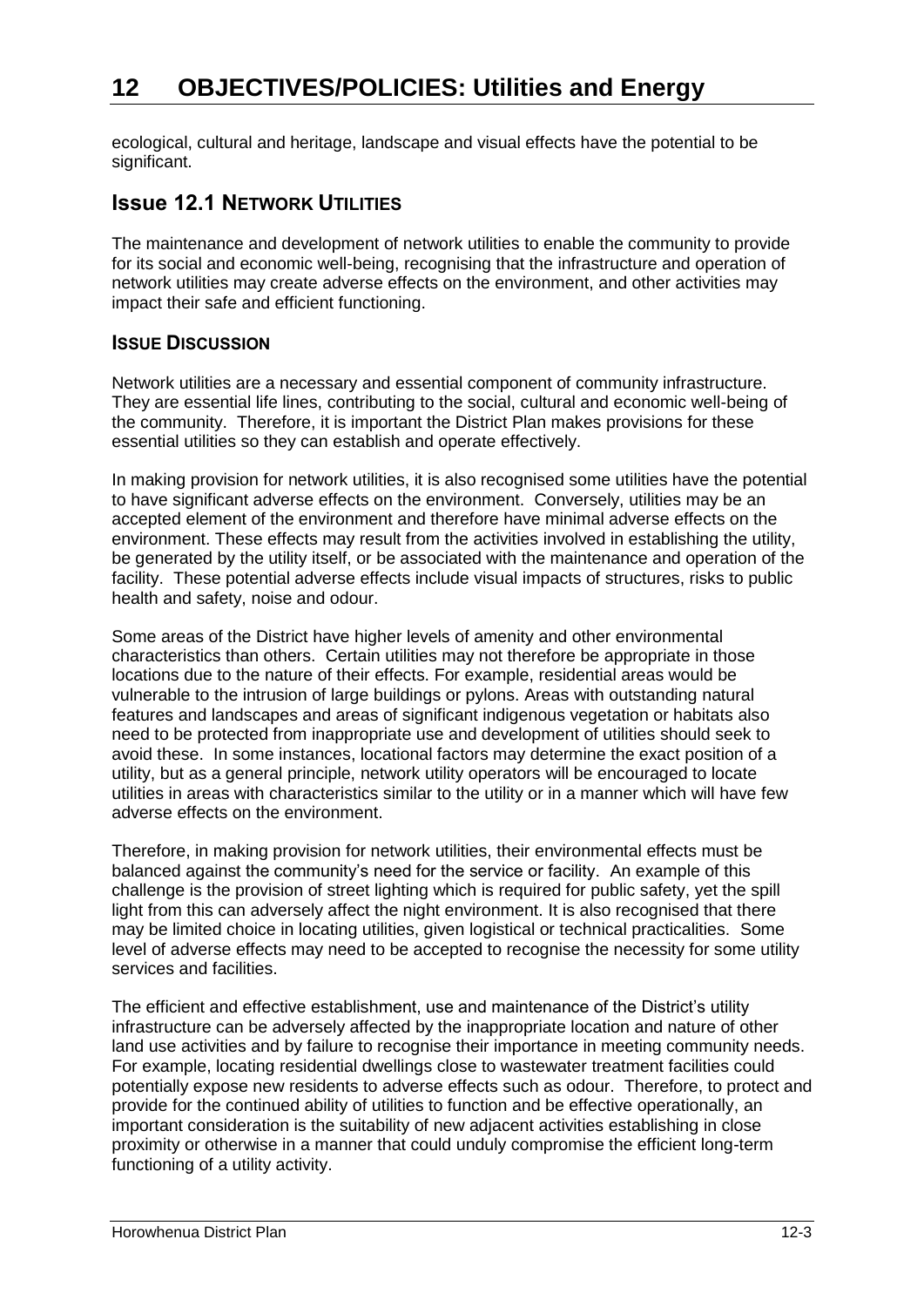## **Objectives & Policies**

## **Objective 12.1.1 Network Utilities**

To protect and provide for the establishment, operation, maintenance and upgrading of network utilities, while avoiding, remedying or mitigating adverse effects on the environment.

## **Policy 12.1.2**

Enable the establishment, operation, maintenance and upgrading of essential network utilities.

## **Policy 12.1.3**

Avoid, remedy or mitigate the adverse environmental effects arising from the establishment, construction, operation, maintenance and upgrading of network utilities.

## **Policy 12.1.4**

Provide additional protection for sensitive areas such as Outstanding Natural Features and Landscapes, domains of high landscape amenity, heritage and cultural sites and buildings, Notable Trees, coast, lakes, river and other waterways from the adverse environmental effects of network utilities.

## **Policy 12.1.5**

Ensure the establishment, operation, maintenance and upgrading of network utilities does not compromise the health and safety of the community.

## **Policy 12.1.6**

Consider the locational, technical and operational requirements of network utilities and the contribution they make to the functioning and well-being of the community in assessing their location, design and appearance.

## **Policy 12.1.7**

Require services where practical, to be underground in new areas of development within Urban and Greenbelt Residential areas.

## **Policy 12.1.8**

Encourage the co-location or multiple use of network utilities where this is efficient and practicable in order to avoid, remedy or mitigate adverse effects on the environment.

## **Policy 12.1.9**

Recognise the presence and function of established network utilities, and their locational and operational requirements, by managing land use, development and/or subdivision in locations which could compromise their safe and efficient operation and maintenance, to ensure the long-term efficient and effective functioning of that utility.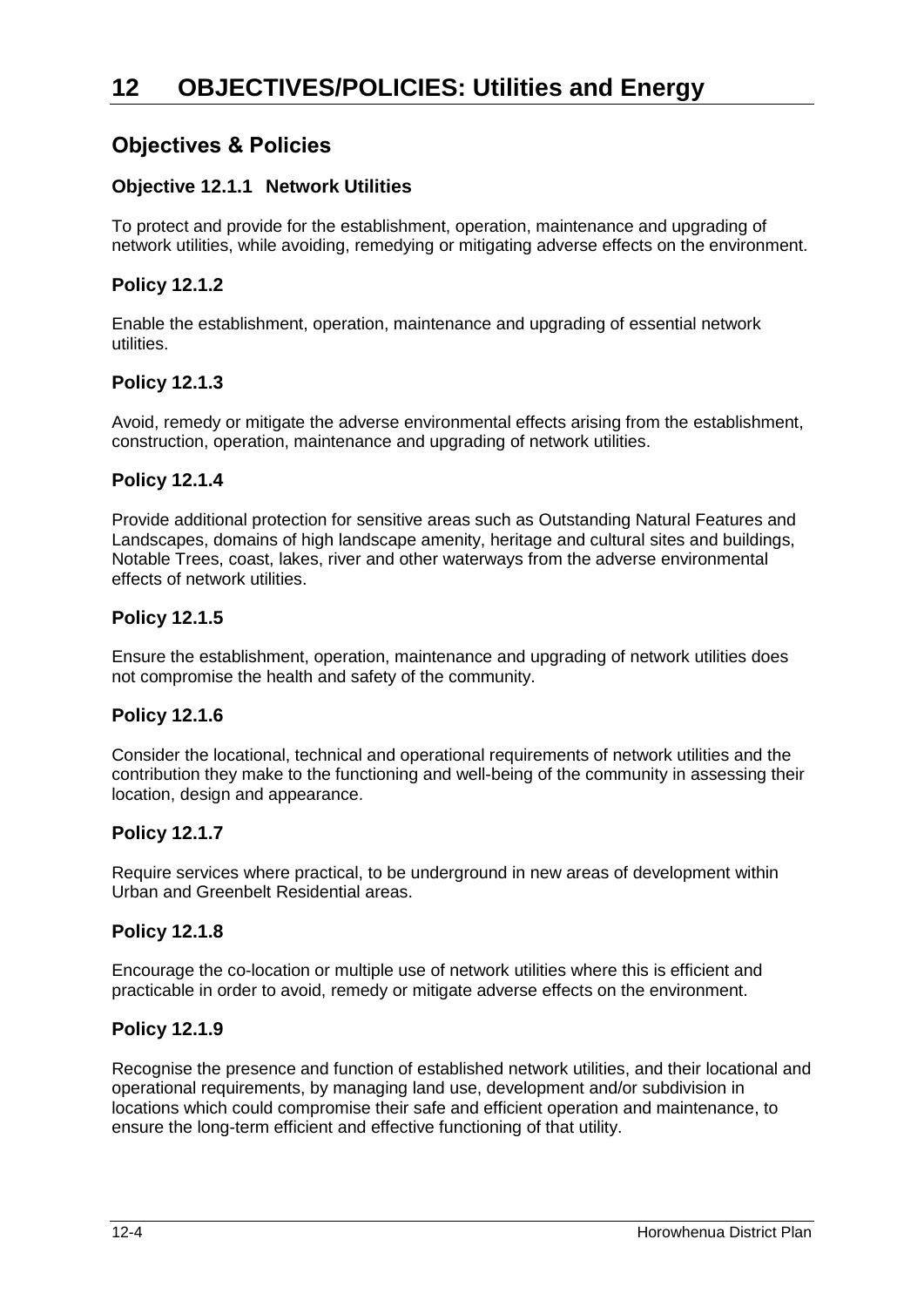## **Explanation and Principal Reasons**

The District Plan is instrumental in facilitating the establishment, operation, maintenance and upgrading of essential network utilities. The District Plan will set clear and reasonable requirements to enable them to establish, operate and be maintained and upgraded effectively.

Network utilities comprise significant physical resources, and by their nature are often dispersed throughout the District. The District Plan provisions also need to recognise network utilities can have a variety of positive and adverse effects reflecting their diverse nature and scale. Accordingly, the District Plan seeks to acknowledge the value and necessity of network utilities and associated services throughout the District, while managing their potential adverse effects in a manner that recognises the local and valued environmental characteristics of the different areas within the District.

The effects of utilities can arise during construction or installation, maintenance or on-going operation, and can be most significant in sensitive areas such as residential or open space areas, or in outstanding natural features and landscapes and domains of high landscape amenity, ecological, heritage, or cultural value. It is recognised that many network utilities in the District are located in the Rural zone and often on privately owned land. In some circumstances the location of these network utilities can constrain the activities undertaken on the land. Where resource consent is required to establish, construct, operate, maintain and upgrade network utilities in the Rural zone, consideration should be given to the effects of the network utility on the existing activities undertaken on the land such as primary production.

In considering the environmental effects of new transmission infrastructure or major upgrades of existing transmission infrastructure, the NPS on Electricity Transmission (2008) requires that Council must have regard to the extent to which any adverse effects have been avoided, remedied or mitigated by the route, site and method selection.

In establishing the standards and in assessing resource consent applications, it is important to recognise the location of utilities is often dictated by operational and technical requirements. For example, constraints imposed on avoiding, remedying and mitigating adverse environmental effects of transmission activities are recognised under the NPSET (Policy 3). In addition, given the function and role of network utilities, some must be distributed throughout the District and in particular the settlements.

Services such as power and telecommunications have traditionally been provided throughout the District by way of overhead servicing. However, overhead lines and structures associated with services can detract from visual amenity and be a crash hazard, therefore provision of new reticulation is required to be by way of underground reticulation. It is also recognised that there may be times when a new or additional overhead line needs to be installed in an area where the existing reticulation is overhead and in some circumstances a support structure for the line may also be required. The higher cost of underground reticulation is recognised, and underground reticulation is not required in rural areas where environmental and economic considerations may be differently balanced. Some exceptions to under grounding of services will exist, such as high voltage transmission lines, as it is not practical to underground these in terms of cost.

Encouragement is also given to network utility operators to co-locate, or share facilities or sites, where this is practicable, supports efficiencies and would assist in mitigating or avoiding adverse effects.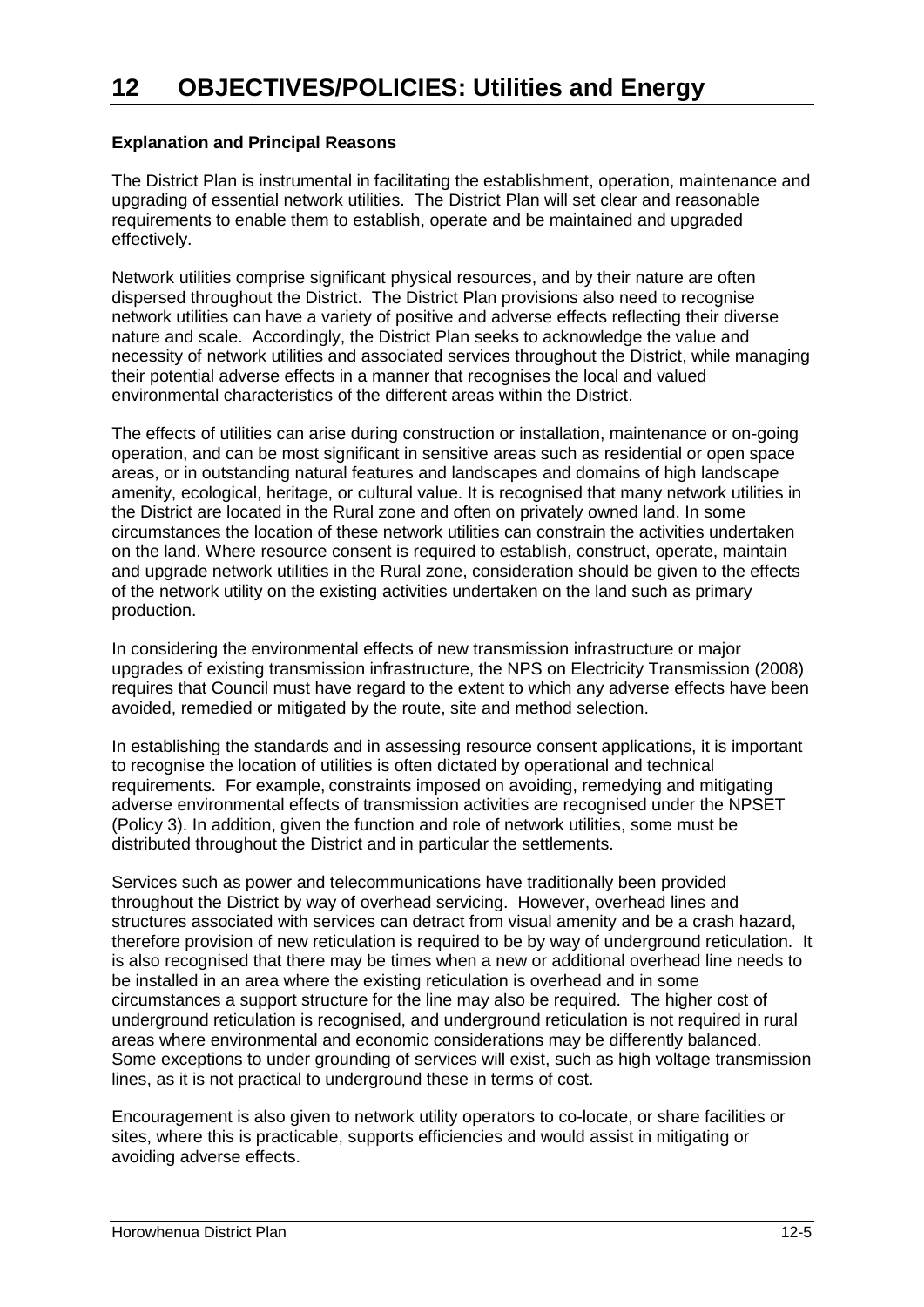There are a number of large scale utilities within the District and to protect the adjoining activities and the ongoing operation of the utilities, various degrees of control will be implemented. In particular, it is important to protect the operation of network utilities from incompatible activities. The continued ability for network utilities to function and be effective operationally will be important considerations in assessing the suitability of new adjacent activities establishing in close proximity or otherwise in a manner that could unduly compromise the efficient long-term functioning of a utility activity.

# **Methods for Issue 12.1 & Objective 12.1.1**

#### **District Plan**

- Rules to permit certain essential network utilities subject to minimum standards recognising the relevant locational, technical and operational requirements and environmental characteristics and amenities of different areas. The minimum standards in each zone include:
	- undergrounding all pipes, lines and cables in urban areas and their location within existing roading networks;
	- landscaping and site screening where appropriate; and
	- co-location of network utilities wherever practicable.
- Any activity or proposal which does not comply with stated standards will be assessed through the resource consent process.
- Require network utilities that do not comply with performance standards, including those that apply to network utilities located in Outstanding Natural Features and Landscapes, heritage sites or buildings, or within Rural zoned parts of the Coastal Environment, Coastal Lakes, Manakau Downlands and Hill Country Landscape Domain, to be assessed through the resource consent process to consider the potential effects of the proposal and impose specific conditions if appropriate.
- Apply the rules and standards (including cross-referencing within the District Plan itself) of the National Environmental Standards which relate to network utilities (e.g. electricity transmission activities and telecommunication facilities).
- Promote the use of relevant Codes of Practice and industry guidelines.
- Designated network utilities and sites including the National Grid will be identified on the Planning Maps.
- Specify the information necessary for a designation notice of requirement. Conditions may be recommended by Council for certain requirements for designations dependent upon the circumstances of the proposed works.

Note: Resource Consents may also be required from Horizons Regional Council for activities that use the beds of rivers and lakes.

*The methods are intended to enable the establishment, operation, maintenance and upgrading of network utilities, while avoiding, remedying or mitigating their adverse effects. Performance standards have been determined where the nature and scale of the network utilities is considered to be compatible with the character and amenities of the area. Larger scale network utilities or utilities located in sensitive areas can create a broad range of potential adverse effects, and therefore these utilities would be assessed through either the resource consent or designation processes.*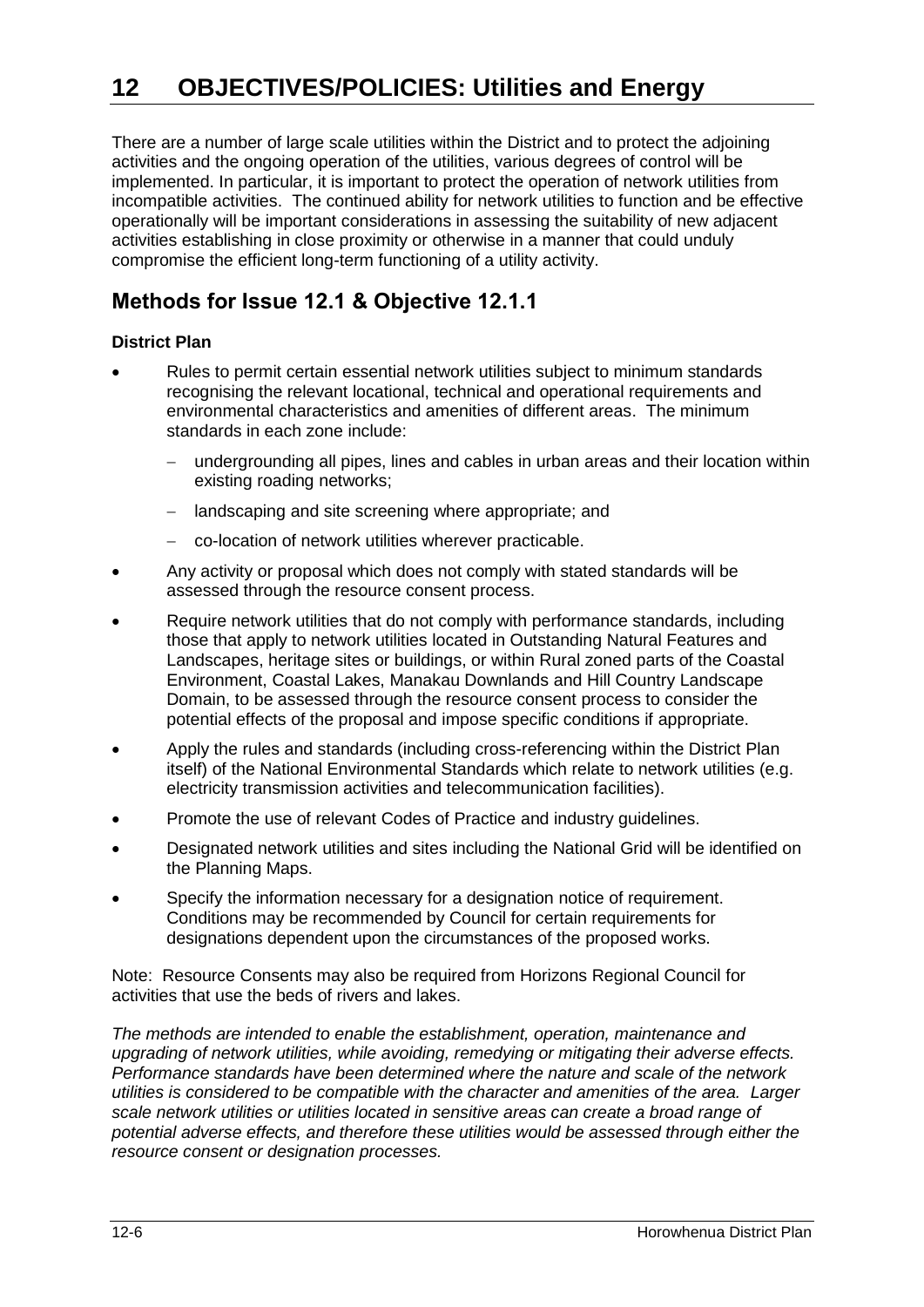### **Long Term and Annual Plans**

 The Long Term Plan and Annual Plan will prioritise the network utilities that are managed by Council.

## **Issue 12.2 ENERGY**

Like all districts in New Zealand, the Horowhenua District is required under the NPS for Renewable Energy Generation to provide for the development of renewable electricity facilities as a matter of national significance. The development of new electricity generation facilities can create adverse effects on the environment, in particular, the scale and utilitarian nature of many facilities may cause adverse landscape and visual effects. Generating electricity from renewable resources can have environmental benefits compared to utilising non-renewable energy resources, as well as support economic and social well-being at a local, regional and national level.

#### **ISSUE DISCUSSION**

The use and development of renewable energy can be in a number of different forms and scales. At the domestic scale, there are various ways to use natural sources of heat, including the orientation of buildings towards the sun to assist passive heating, cooling and natural lighting; it is also possible to obtain significant energy gains through solar water heating or solar panels in dwellings.

For properties that are remote from energy sources, domestic (or small scale) wind turbines may be appropriate. The scale of such facilities are less likely to create significant environmental effects, particularly in rural areas where distances from neighbouring properties and screening vegetation can avoid or mitigate any visual and noise effects.

A substantial proportion of future energy supply will need to be generated from new and preferably renewable sources to meet the anticipated nationwide demand for energy to supply growth in the economy. While domestic scale energy efficiency and alternative energy sources will contribute to the reduction of energy consumption, they will be insufficient to meet all future energy demands.

There are many different forms of economically viable renewable energy options currently being developed in New Zealand and overseas. Currently, the key potential source of renewable energy development in the District is from wind, and to a lesser extent hydro (water). Options such as solar generation, biomass or wave energy may become more technically and economically viable in the future. The Mangahao Power Station located east of Shannon is currently the District's only renewable energy facility. This facility contributes to the national renewable energy generation and its continued operation will be important in responding to the challenge of meeting the national target of 90% of electricity in New Zealand being from renewable sources by 2025.

Wind energy facilities can potentially have environmental effects, particularly landscape and amenity effects, as wind energy facilities, by necessity, are usually located in open and prominent locations where the wind resource occurs. In the Horowhenua, such locations may include the foothills north of Shannon up to Tokomaru, or near the coast north of Waitarere Beach. Facilities for the transmission of the generated electricity to the grid may also be necessary, with potential for environmental effects. The characteristics of areas that lend themselves to wind energy generation often provide an important landscape backdrop for urban and rural areas. This may cause tensions between the existing values of these areas and their potential for wind energy generation.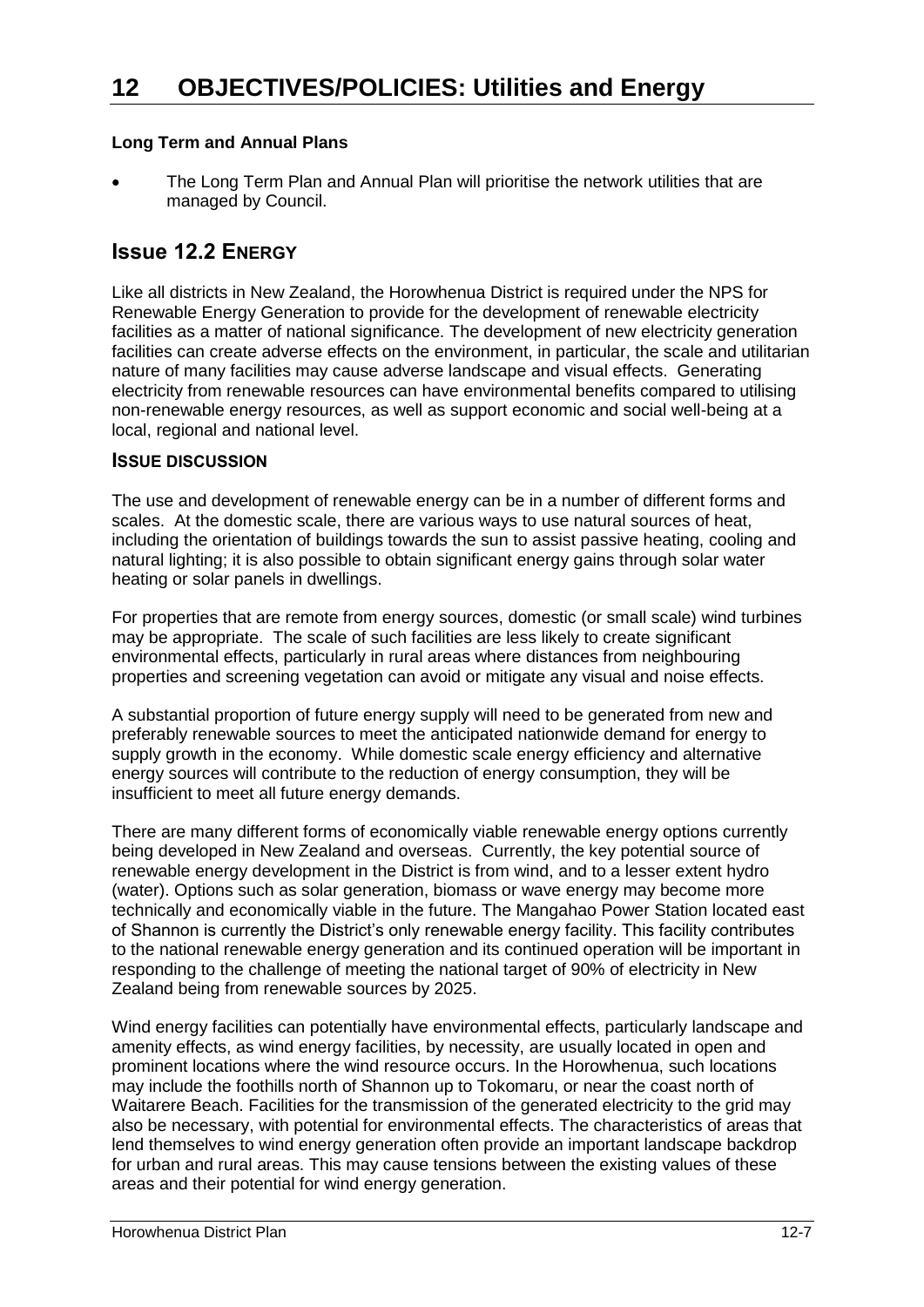At a domestic scale, there is the potential for small scale wind turbines generating sufficient electricity for a business, house, or similar. There is also potential for the development of solar power in the District (for water heating and small-scale electricity generation). Small scale wind turbines and domestic scale solar power facilities may become more common in the future, reducing greenhouse gas emissions and contributing to local electricity supply. Depending on their size and location this scale of facility may not create significant effects.

Energy efficiency and conservation go hand in hand with renewable energy. Passive energy approaches towards energy efficiency and conservation can be taken in relation to the built environment. These include orientation of buildings towards the sun to assist passive heating, cooling and natural lighting. Reductions in overall energy use can be made through provision of hot water through solar water heating. The success of these approaches is dependent on the initial layout of a subdivision or building development providing landowners with opportunities to implement these passive energy approaches. It is important that future developments consider energy efficient and conservation measures. Conserving the use of energy together with the generation of renewable energy will be vital in responding to the challenges of providing enough energy to meet future energy needs and reducing greenhouse gas emissions.

## **Objectives & Policies**

## **Objective 12.2.1 Energy**

To recognise and provide for the efficient use of energy and the development and use of renewable electricity generation infrastructure, where the adverse effects on the environment can be avoided, remedied or mitigated.

## **Policy 12.2.2**

Recognise and provide for the continued operation, maintenance and upgrading of existing renewable electricity generation infrastructure.

## **Policy 12.2.3**

Provide for small domestic scale renewable electricity generation facilities where their adverse effects on the environment can be avoided, remedied or mitigated.

## **Policy 12.2.4**

Manage the establishment and development of new renewable electricity generation facilities to ensure the adverse environmental effects that are more than minor are avoided, remedied or mitigated.

## **Policy 12.2.5**

Recognise the contribution of renewable energy use and development to the well-being of the District, Region and Nation.

## **Policy 12.2.6**

Avoid, remedy or mitigate adverse effects on the environment from renewable electricity generation and distribution activities, specifically on those parts of the environment most sensitive to change.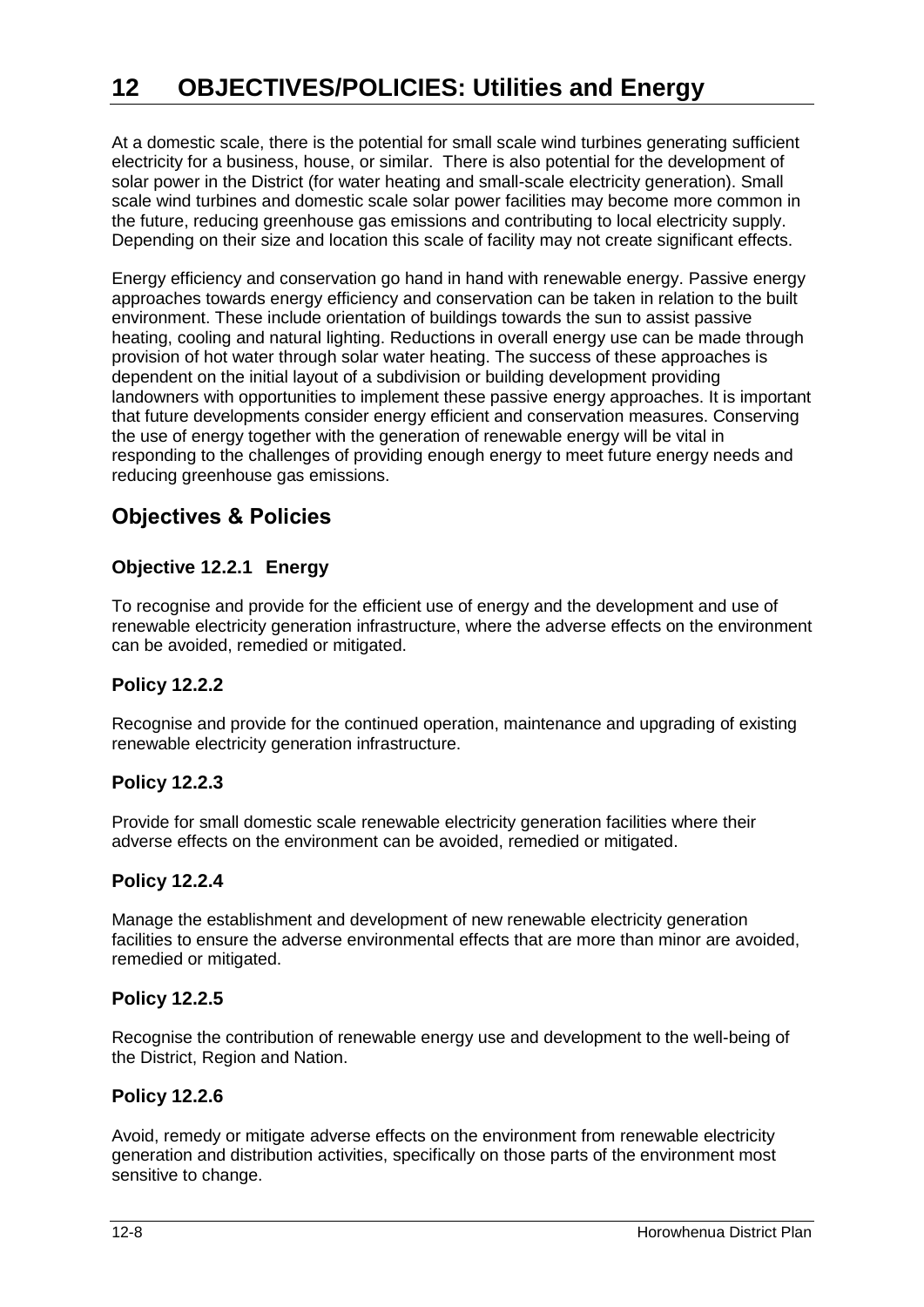## **Policy 12.2.7**

Manage effects of renewable electricity generation by:

- (a) avoiding significant adverse cumulative effects on the characteristics and values of Outstanding Natural Features and Landscapes; and
- (b) avoiding any other adverse effects of renewable electricity generation facilities on the characteristics and values of Outstanding Natural Features and Landscapes. Where avoidance is not reasonably practical, adverse effects need to be remedies or mitigated.

## **Policy 12.2.8**

Ensure development of renewable electricity generation facilities minimises visual interruption or intrusion of views of the Tararua Ranges when viewed from public spaces within the Levin urban area.

## **Policy 12.2.9**

Recognise the technical, locational and operational requirements of energy generation and distribution operations and infrastructure in setting environmental standards and assessing applications for resource consent.

#### **Policy 12.2.10**

Provide for the identification and assessment by energy generators and developers, of potential sites and energy sources for renewable electricity generation.

## **Policy 12.2.11**

Encourage and provide for research and exploratory-scale investigations into renewable electricity generation technologies and methods.

#### **Policy 12.2.12**

Ensure that new land use, development and/or subdivision activities do not adversely affect the efficient operation, maintenance and upgrading of existing renewable electricity generation or distribution facilities.

#### **Policy 12.2.13**

Encourage energy efficiency and conservation practices, including use of energy efficient materials and renewable energy in development.

## **Policy 12.2.14**

Encourage subdivision and development to be designed so that buildings can utilise energy efficiency and conservation measures, including by orientation to the sun and through other natural elements, to assist in reducing energy consumption.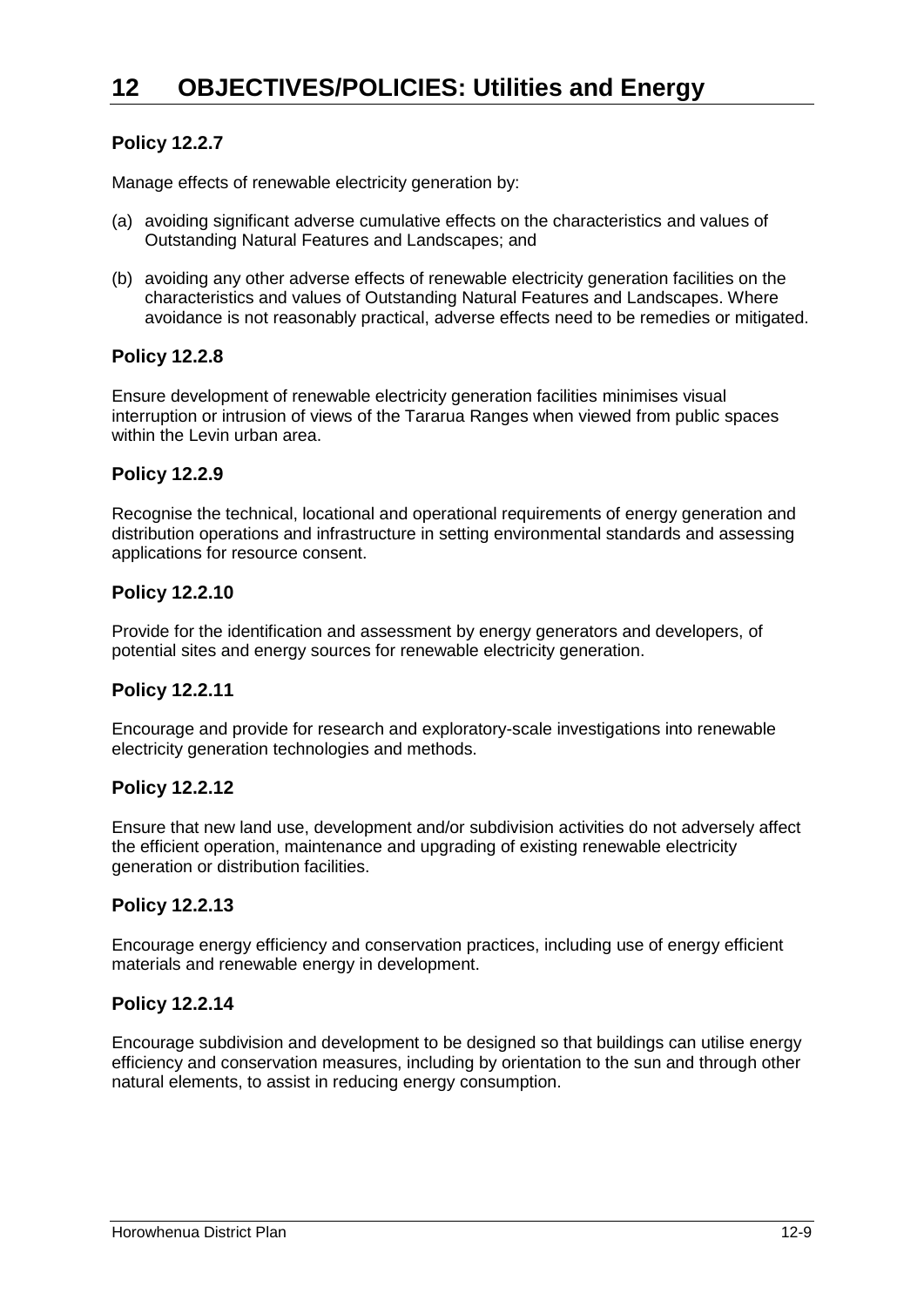## **Policy 12.2.15**

Transport networks should be designed so that the number, length and need for vehicle trips is minimised, and reliance on private motor vehicles is reduced, to assist in reducing energy consumption.

### **Explanation and Principal Reasons**

Energy generation from renewable sources can result in a range of benefits and positive effects, and is in line with government commitments to improving security of energy supply, reducing New Zealand's greenhouse gas emissions and achieving increasingly responsible energy supply and use. While the District may not offer the same opportunities and scale for the development of renewable electricity generation compared to some other areas of the country, the potential for some future wind generation development does exist.

In recognition of the benefits of renewable electricity, investigation into renewable energy sources is provided for in the District Plan. Investigations include the evaluation of prospective sites or sources, and also of emerging technologies and methods.

The range and scale of different sources of renewable energy leads to the potential for differing effects on the environment. Potential effects include adverse impacts on visual amenity due to the scale or location of such structures (e.g. wind turbines on high ridges, glare from solar panels or noise from operation). Potential effects can also impact on indigenous vegetation or habitats, culturally significant areas, or sites of historical sensitivity.

Outstanding Natural Features and Landscapes are places of high value to the community. Renewable electricity generation facilities have the potential to adversely affect the landscape values of these Outstanding Natural Features and Landscapes. In addition, landscapes that have high amenity values have also been identified, and renewable electricity activities within these areas could adversely affect the landscape values of these areas. The backdrop of the Tararua Ranges is an important part of the identity and character of the District, particularly the Levin urban area. Therefore, the visual effects of renewable electricity generation facilities on views of this backdrop would be a consideration in this location.

Often the nature and magnitude of effects is related to the scale of facilities associated with renewable energy and their prominence, particularly in a visual sense. While standards in the District Plan permit some such activities, those that are of a significant scale or in sensitive locations, will require effects on the environment to be fully assessed through the resource consent process, weighing the benefits along with the adverse effects, including ways to avoid, remedy or mitigate such effects. The assessment of effects should include consideration of cumulative effects on Outstanding Natural Features and Landscapes. This consideration should not be limited to just one factor such as the number of generation facilities. Where the cumulative adverse effects become significant (i.e. cumulative effects that are so adverse that they have potential to significantly alter or damage the essential characteristics and values) these effects should be avoided so the values and characteristics of Outstanding Natural Features and Landscapes are not compromised.

As with other utilities, the District Plan acknowledges there may be particular locational, operational or technical requirements for energy related facilities that need to be taken into account in setting standards on development and in determining resource consents. While that does not mean all or any adverse effects will be considered acceptable, it will recognise the practical implications associated with the provision of renewable electricity activities, and the purposes such utilities serve. The District Plan also seeks to provide some protection to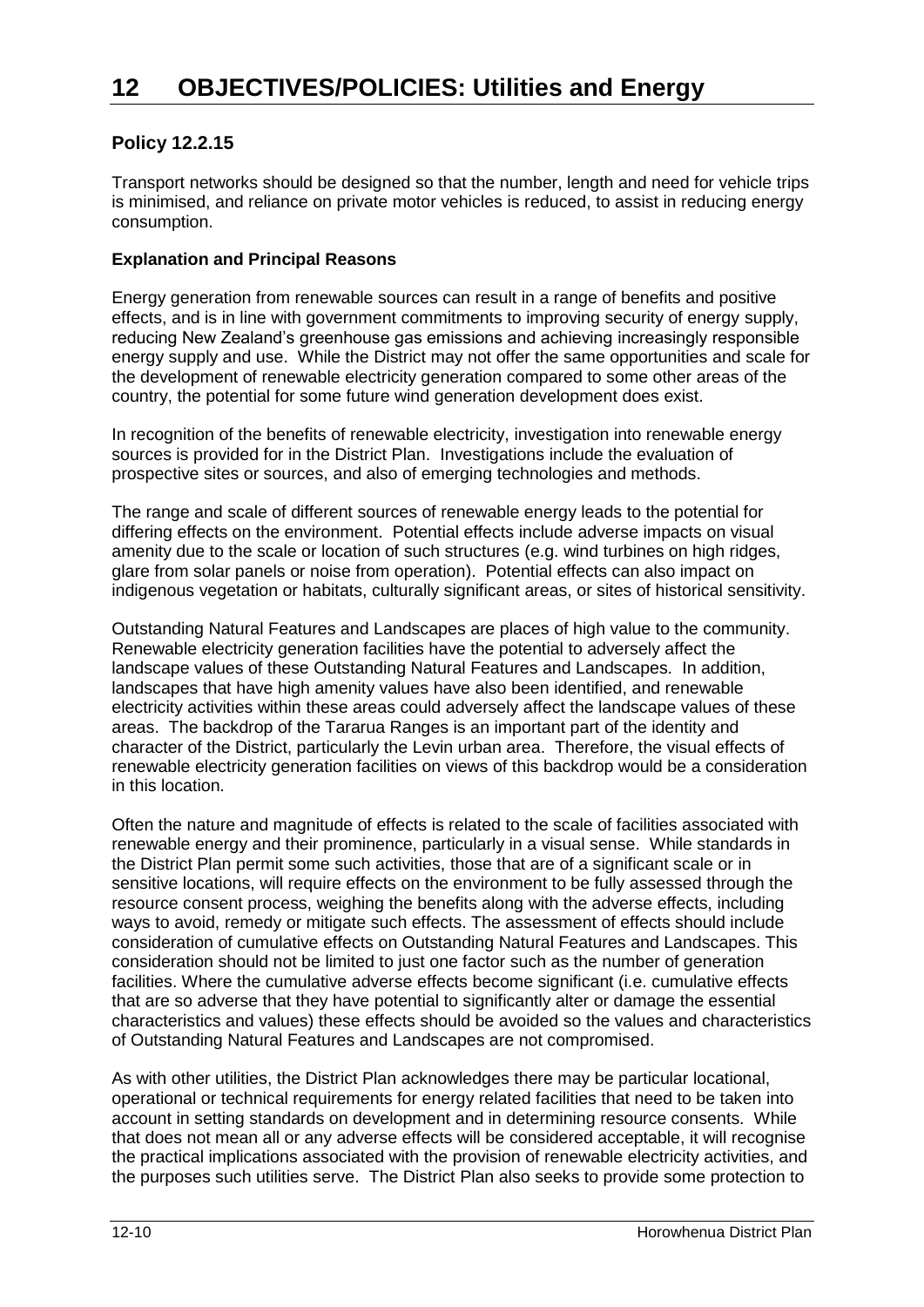energy related facilities once established against possible effects arising from other activities nearby, particularly new subdivision and development where that may unduly compromise the utilities operation.

It is also important to encourage the use of energy efficient materials and renewable energy in development including construction materials and individual application of renewable energy sources, (e.g. solar panels). In exercising its responsibilities, the Council is able to advocate for achieving efficiencies in energy use, in the design of development and subdivisions, and in implementing building standards. This encouragement of energy efficiency will be achieved mainly through the Building Act requirements, sharing information, and providing guidance and encouragement.

## **Methods for Issue 12.2 & Objective 12.2.1**

## **District Plan**

- Rules to permit investigation and research of renewable energy sources and domestic-scale electricity generation equipment subject to minimum standards recognising the relevant locational, technical and operational requirements and environmental characteristics and amenities of different areas.
- Any activity or proposal which does not comply with stated standards will be assessed through the resource consent process.
- Rules to permit small domestic scale renewable electricity generation facilities.
- Resource consents will be required for new renewable electricity generation facilities, with more stringent activity status within Outstanding Natural Features and Landscapes and Domains of High Landscape Amenity. Assessment of environmental effects through the resource consent process, and impose conditions to avoid, remedy or mitigate adverse effects.
- Promote the use of relevant Codes of Practice.

## **Long Term Plan and Annual Plan**

 The Long Term Plan and Annual Plan may make provision to support education programmes for energy efficiency in design and construction including use of natural sources of heat, consideration of the orientation of buildings towards the sun to assist passive heating, cooling and natural lighting, and opportunities to obtain significant energy gains through solar water heating or solar panels in dwellings.

#### **Other Processes**

 Work with the Energy Industry to develop an infrastructure strategy that among other things signals community interest in preferred locations for potential renewable electricity generation.

*The methods are intended to provide regulatory and non-regulatory methods for managing the renewable electricity generation facilities. For investigations, research and domesticscale generation facilities, performance standards have been determined where the nature and scale of the structures and activities are considered to be compatible with the character and amenities of the area. Larger scale renewable electricity generation facilities can create a broad range of potential adverse effects, and therefore these facilities would be assessed through the resource consent process.*